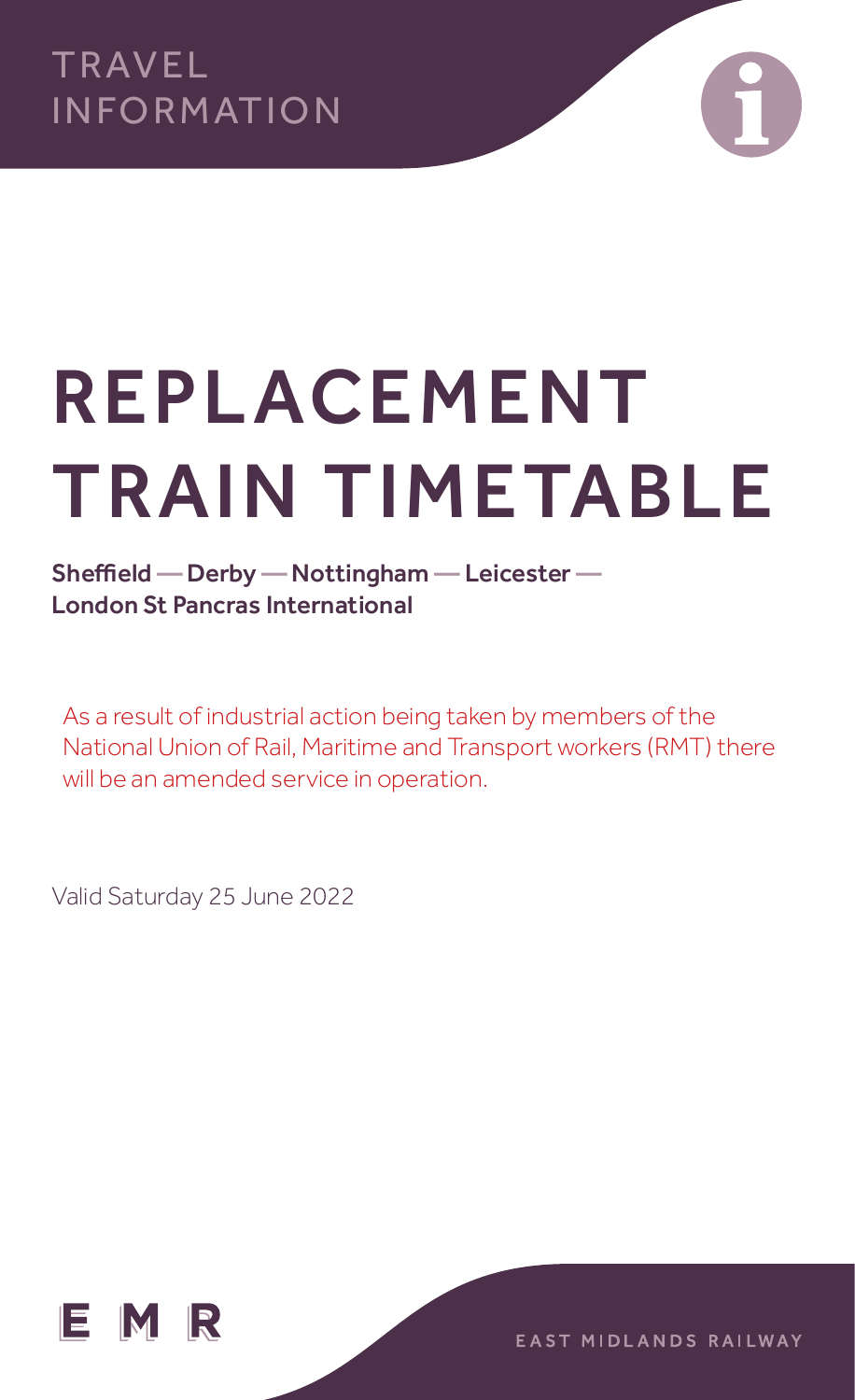EM EMR service (train)

- BUS Bus
- a **Arrival time**
- d Departure time

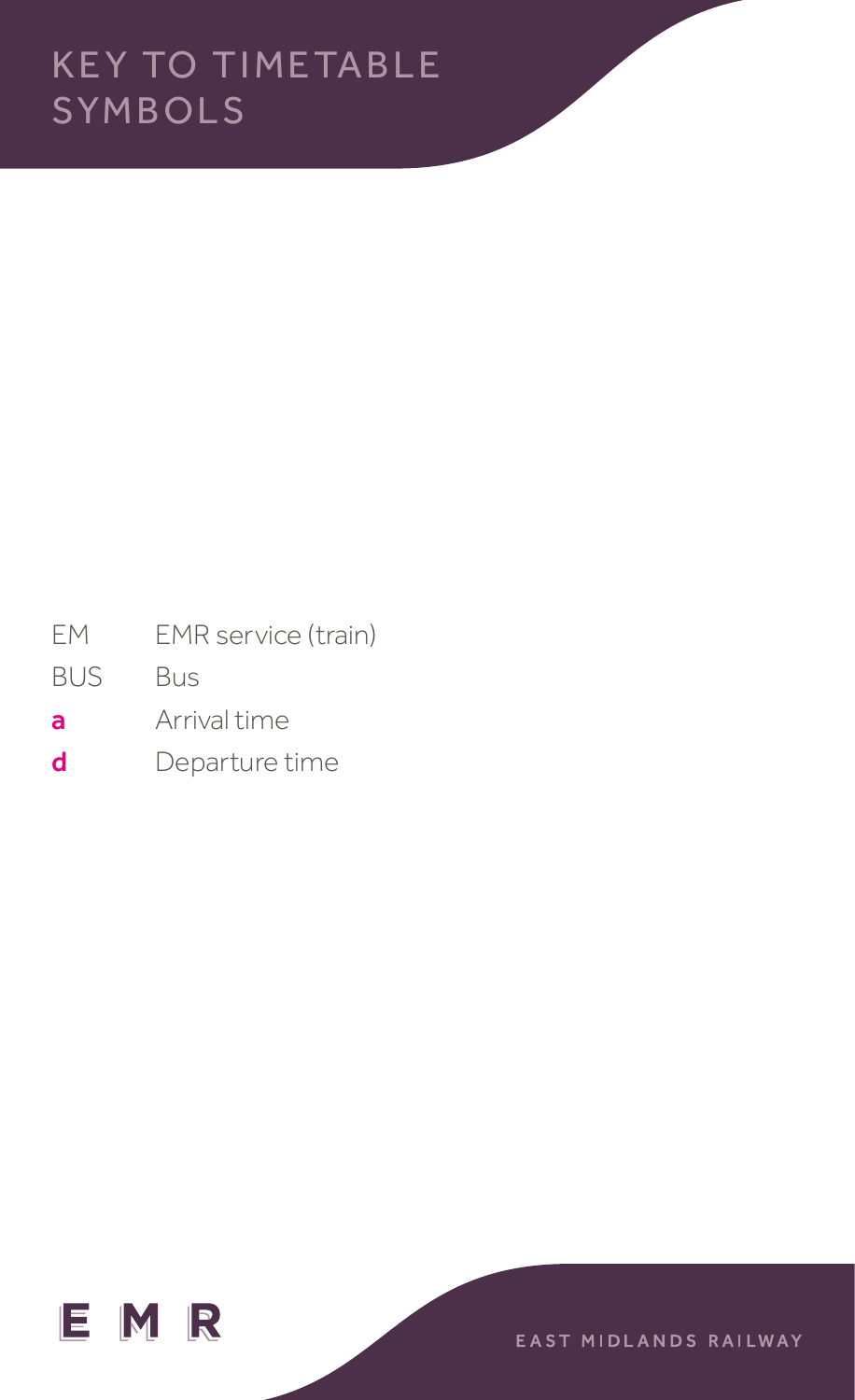|                       |              | London — Leicester — Nottingham — Derby — Sheffield |       |       |          |      |       |       |       |       |          |          |       | Saturday |                          |       |       |
|-----------------------|--------------|-----------------------------------------------------|-------|-------|----------|------|-------|-------|-------|-------|----------|----------|-------|----------|--------------------------|-------|-------|
| Service Information   |              | $\equiv$                                            |       |       | $\equiv$ |      | L.    |       |       |       | $\equiv$ | $\equiv$ | ۳     | $\equiv$ | $\overline{\phantom{a}}$ | ÷     |       |
| London St. Pancras    | $\mathbf d$  |                                                     |       |       |          |      |       |       |       |       |          |          |       |          |                          |       |       |
| Luton Airport Parkway | d            |                                                     |       |       |          |      |       |       |       |       |          |          |       |          |                          |       |       |
| Luton                 | a            |                                                     |       |       |          |      |       |       |       |       |          |          |       |          |                          |       |       |
| Luton                 | d            |                                                     |       |       |          |      |       |       |       | 0908  | 09 26    | 0940     |       | 1008     | 1020                     | 1041  |       |
| Bedford               | $\mathbf d$  |                                                     |       |       |          |      |       |       |       | 09 26 | 09 42    |          |       | 1026     | 1035                     |       |       |
| Wellingborough        | d            |                                                     |       |       |          |      |       |       |       | 0937  | 09 53    |          |       | 1037     | 1046                     |       |       |
| Kettering             | a            |                                                     |       |       |          |      |       |       |       | 0944  | 09 59    | 1007     |       | 1044     | 1052                     | 1108  |       |
| Kettering             | d            |                                                     |       |       |          | 0751 | 08 16 | 08 46 | 09 16 | 09 46 | 1000     | 1008     | 10 16 | 1046     | 1054                     | 1109  | 11 16 |
| Corby                 | a            |                                                     |       |       |          | 0759 | 0824  | 0854  | 09 24 | 0954  |          |          | 1024  | 1054     |                          |       | 1124  |
| Market Harborough     | a            |                                                     |       |       |          |      |       |       |       |       | 1009     | 1017     |       |          | 1103                     | 11 18 |       |
| Market Harborough     | $\mathbf d$  |                                                     |       |       |          |      |       |       |       |       | 10 10    | 1018     |       |          | 1104                     | 11 19 |       |
| Leicester             | a            |                                                     |       |       |          |      |       |       |       |       | 1023     | 1031     |       |          | 11 16                    | 1132  |       |
| Leicester             | $\mathbf d$  |                                                     |       | 09 17 | 0931     |      |       |       |       |       | 1024     | 1032     |       |          | 11 17                    | 1133  |       |
| Loughborough          | d            |                                                     |       | 09 27 | 0941     |      |       |       |       |       | 1034     | 1042     |       |          | 1127                     | 1143  |       |
| East Midlands Parkway | $\mathbf d$  |                                                     |       | 09 35 | 0950     |      |       |       |       |       | 1041     | 1051     |       |          | 1135                     | 1152  |       |
| Beeston               | d            |                                                     |       | 09 41 |          |      |       |       |       |       | 1051     |          |       |          | 1141                     |       |       |
| Nottingham            | a            |                                                     |       | 09 48 |          |      |       |       |       |       | 1058     |          |       |          | 1148                     |       |       |
| Nottingham            | d            |                                                     |       |       |          |      |       |       |       |       |          |          |       |          |                          |       |       |
| Long Eaton            | $\mathbf d$  |                                                     |       |       | 0956     |      |       |       |       |       |          | 1057     |       |          |                          | 1156  |       |
| Derby                 | a            |                                                     |       |       | 1006     |      |       |       |       |       |          | 1106     |       |          |                          | 1205  |       |
| Derby                 | $\mathsf{d}$ | 08 11                                               | 0913  |       | 1011     |      |       |       |       |       |          | 1110     |       |          |                          | 12 10 |       |
| Chesterfield          | d            | 08 29                                               | 0931  |       | 1029     |      |       |       |       |       |          | 1128     |       |          |                          | 12 28 |       |
| Sheffield             | a            | 08 44                                               | 09 45 |       | 1042     |      |       |       |       |       |          | 1142     |       |          |                          | 12 43 |       |

| London - Leicester - Nottingham - Derby - Sheffield<br>Saturday |             |          |       |       |          |       |          |                          |       |       |          |          |          |          |          |                          |       |
|-----------------------------------------------------------------|-------------|----------|-------|-------|----------|-------|----------|--------------------------|-------|-------|----------|----------|----------|----------|----------|--------------------------|-------|
| Service Information                                             |             | $\equiv$ |       |       | $\equiv$ |       | $\equiv$ | $\overline{\phantom{0}}$ |       |       | $\equiv$ | $\equiv$ | $\equiv$ | $\equiv$ | $\equiv$ | $\overline{\phantom{0}}$ |       |
| London St. Pancras                                              | $\mathbf d$ |          |       |       |          |       |          |                          |       |       |          |          |          |          |          |                          |       |
| Luton Airport Parkway                                           | d           |          |       |       |          |       |          |                          |       |       |          |          |          |          |          |                          |       |
| Luton                                                           | a           |          |       |       |          |       |          |                          |       |       |          |          |          |          |          |                          |       |
| Luton                                                           | d           | 1108     | 1120  | 1141  |          | 1208  | 1220     | 1242                     |       | 1308  | 13 20    | 1340     |          | 1408     | 1420     | 1440                     |       |
| Bedford                                                         | d           | 1126     | 1135  |       |          | 12 26 | 1235     |                          |       | 1326  | 13 35    |          |          | 1426     | 1435     |                          |       |
| Wellingborough                                                  | d           | 1137     | 1146  |       |          | 1237  | 1246     |                          |       | 1337  | 13 46    |          |          | 1437     | 1446     |                          |       |
| Kettering                                                       | a           | 1144     | 1152  | 1209  |          | 12 44 | 1252     | 13 12                    |       | 1344  | 1352     | 1410     |          | 1444     | 1452     | 15 10                    |       |
| Kettering                                                       | d           | 1146     | 1154  | 12 10 | 12 16    | 12 46 | 1254     | 13 14                    | 13 17 | 13 46 | 1354     | 1412     | 14 16    | 1446     | 1454     | 15 12                    | 15 16 |
| Corby                                                           | a           | 1154     |       |       | 1224     | 1254  |          |                          | 13 25 | 1354  |          |          | 1424     | 1454     |          |                          | 1524  |
| Market Harborough                                               | a           |          | 1203  | 12 19 |          |       | 1303     | 1323                     |       |       | 1403     | 1421     |          |          | 1503     | 15 21                    |       |
| Market Harborough                                               | d           |          | 1204  | 12 20 |          |       | 1304     | 1324                     |       |       | 1404     | 1422     |          |          | 1504     | 15 22                    |       |
| Leicester                                                       | a           |          | 12 16 | 1232  |          |       | 13 16    | 1337                     |       |       | 14 16    | 1435     |          |          | 15 16    | 1535                     |       |
| Leicester                                                       | $\mathbf d$ |          | 12 17 | 1233  |          |       | 13 17    | 1338                     |       |       | 14 17    | 1436     |          |          | 15 18    | 1536                     |       |
| Loughborough                                                    | d           |          | 1227  | 12 43 |          |       | 1327     | 13 48                    |       |       | 1427     | 1446     |          |          | 1532     | 1546                     |       |
| East Midlands Parkway                                           | d           |          | 1235  | 1252  |          |       | 1335     | 1356                     |       |       | 1435     | 1454     |          |          | 15 40    | 1554                     |       |
| Beeston                                                         | d           |          | 1241  |       |          |       | 1341     |                          |       |       | 1441     |          |          |          | 1551     |                          |       |
| Nottingham                                                      | a           |          | 1248  |       |          |       | 1348     |                          |       |       | 1448     |          |          |          | 1558     |                          |       |
| Nottingham                                                      | d           |          |       |       |          |       |          |                          |       |       |          |          |          |          |          |                          |       |
| Long Eaton                                                      | d           |          |       | 1256  |          |       |          | 1401                     |       |       |          | 1459     |          |          |          | 15 59                    |       |
| Derby                                                           | a           |          |       | 1306  |          |       |          | 14 10                    |       |       |          | 1508     |          |          |          | 1608                     |       |
| Derby                                                           | $\mathbf d$ |          |       | 13 10 |          |       |          | 14 12                    |       |       |          | 1509     |          |          |          | 16 11                    |       |
| Chesterfield                                                    | d           |          |       | 13 28 |          |       |          | 1431                     |       |       |          | 1528     |          |          |          | 1629                     |       |
| Sheffield                                                       | a           |          |       | 13 42 |          |       |          | 1443                     |       |       |          | 1541     |          |          |          | 1642                     |       |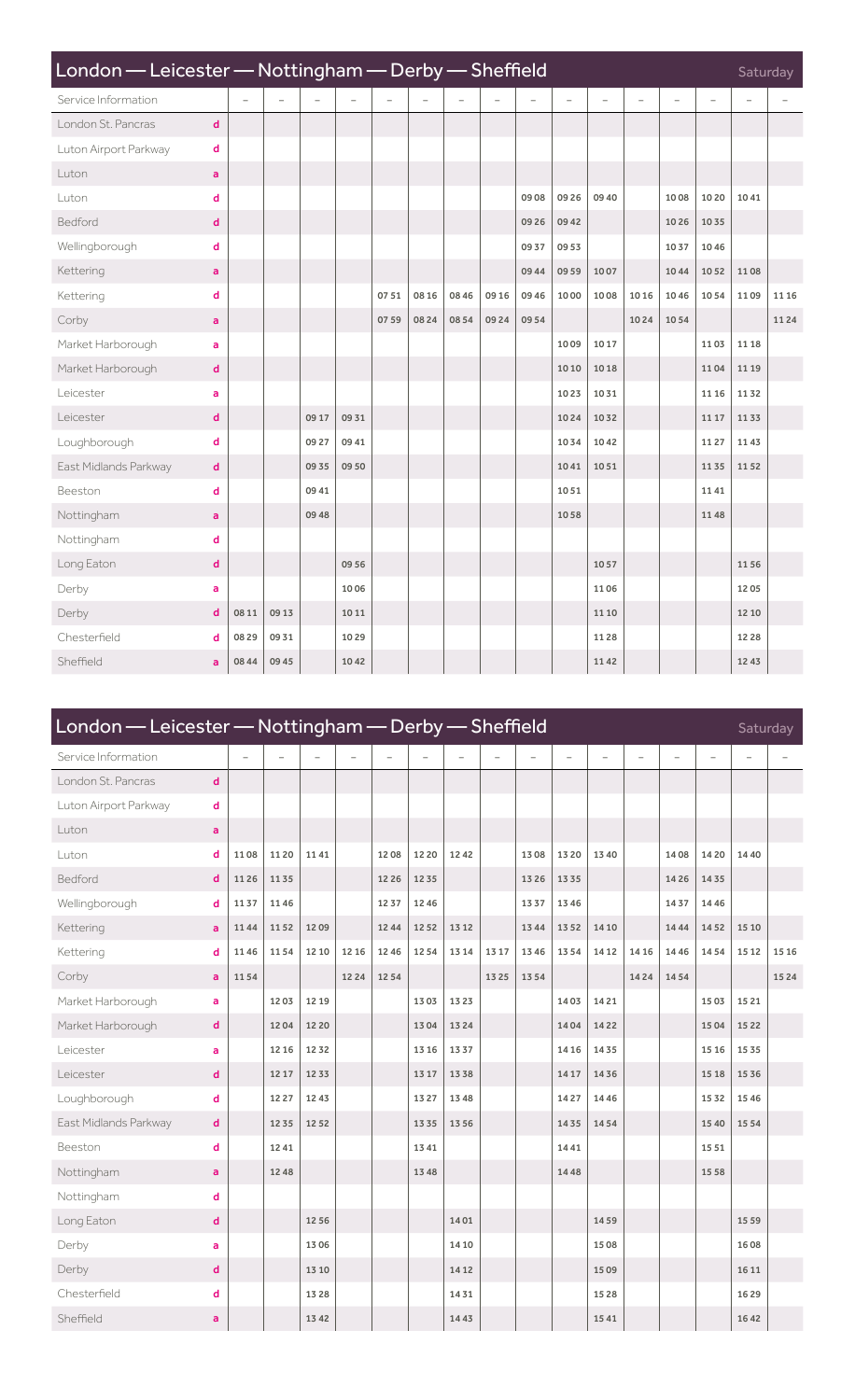| London — Leicester — Nottingham — Derby — Sheffield |              |           |       |                          |                          |      |      |      |       |      |          |          |  | Saturday |  |  |
|-----------------------------------------------------|--------------|-----------|-------|--------------------------|--------------------------|------|------|------|-------|------|----------|----------|--|----------|--|--|
| Service Information                                 |              | $\bar{a}$ |       | $\overline{\phantom{0}}$ | $\overline{\phantom{0}}$ |      |      |      |       |      | $\equiv$ | $\equiv$ |  |          |  |  |
| London St. Pancras                                  | $\mathbf d$  |           |       |                          |                          |      |      |      |       |      |          |          |  |          |  |  |
| Luton Airport Parkway                               | d            |           |       |                          |                          |      |      |      |       |      |          |          |  |          |  |  |
| Luton                                               | $\mathbf{a}$ |           |       |                          |                          |      |      |      |       |      |          |          |  |          |  |  |
| Luton                                               | d            | 1508      | 1520  | 1543                     |                          | 1608 | 1620 | 1641 |       | 1708 | 1720     | 1740     |  |          |  |  |
| Bedford                                             | $\mathbf d$  | 15 26     | 1535  |                          |                          | 1626 | 1635 |      |       | 1726 | 1735     |          |  |          |  |  |
| Wellingborough                                      | d            | 1537      | 1546  |                          |                          | 1637 | 1646 |      |       | 1737 | 1746     |          |  |          |  |  |
| Kettering                                           | $\mathbf{a}$ | 15 44     | 1552  | 16 13                    |                          | 1644 | 1652 | 1708 |       | 1744 | 1752     | 1807     |  |          |  |  |
| Kettering                                           | d            | 1546      | 1554  | 16 15                    | 16 16                    | 1646 | 1654 | 1709 | 17 16 | 1746 | 1754     | 1808     |  |          |  |  |
| Corby                                               | $\mathbf{a}$ | 1554      |       |                          | 1624                     | 1654 |      |      | 1724  | 1754 |          |          |  |          |  |  |
| Market Harborough                                   | a            |           | 1603  | 1624                     |                          |      | 1703 | 1718 |       |      | 1803     | 1817     |  |          |  |  |
| Market Harborough                                   | $\mathbf d$  |           | 1604  | 1625                     |                          |      | 1704 | 1719 |       |      | 1804     | 1818     |  |          |  |  |
| Leicester                                           | a            |           | 16 16 | 1637                     |                          |      | 1716 | 1732 |       |      | 18 16    | 1830     |  |          |  |  |
| Leicester                                           | $\mathbf d$  |           | 1617  | 1638                     |                          |      | 1717 | 1733 |       |      |          |          |  |          |  |  |
| Loughborough                                        | d            |           | 1627  | 1651                     |                          |      | 1727 | 1743 |       |      |          |          |  |          |  |  |
| East Midlands Parkway                               | $\mathbf d$  |           | 1635  | 1700                     |                          |      | 1735 | 1752 |       |      |          |          |  |          |  |  |
| Beeston                                             | d            |           | 1641  |                          |                          |      | 1741 |      |       |      |          |          |  |          |  |  |
| Nottingham                                          | $\mathbf{a}$ |           | 1648  |                          |                          |      | 1749 |      |       |      |          |          |  |          |  |  |
| Nottingham                                          | d            |           |       |                          |                          |      |      |      |       |      |          |          |  |          |  |  |
| Long Eaton                                          | $\mathbf d$  |           |       | 1704                     |                          |      |      | 1756 |       |      |          |          |  |          |  |  |
| Derby                                               | a            |           |       | 17 13                    |                          |      |      | 1805 |       |      |          |          |  |          |  |  |
| Derby                                               | $\mathbf d$  |           |       | 17 15                    |                          |      |      |      |       |      |          |          |  |          |  |  |
| Chesterfield                                        | d            |           |       | 1733                     |                          |      |      |      |       |      |          |          |  |          |  |  |
| Sheffield                                           | a            |           |       | 1745                     |                          |      |      |      |       |      |          |          |  |          |  |  |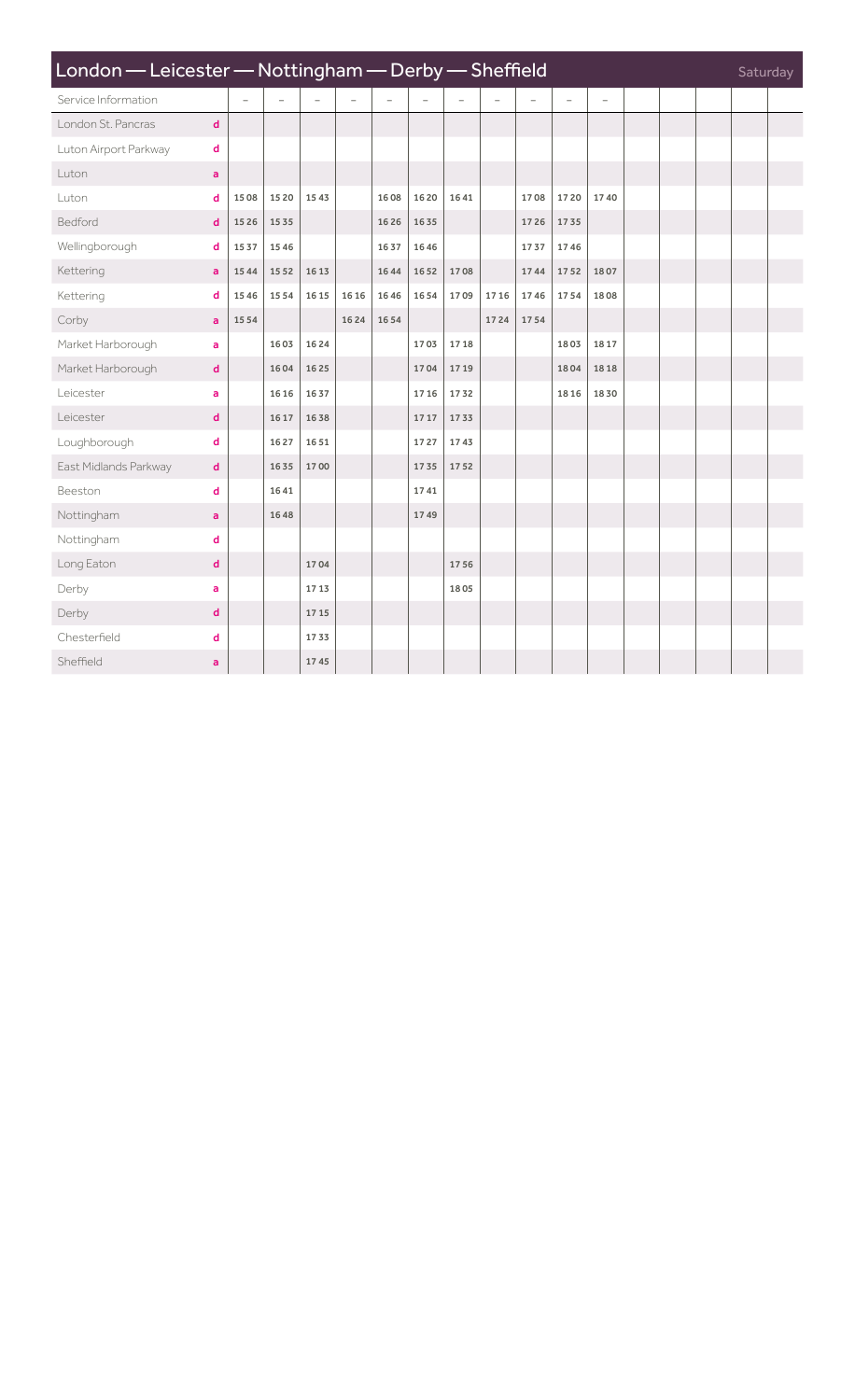| Sheffield — Derby — Nottingham — Leicester — London |             |                |       |       |          |       |          |       |                |       |                          |          | Saturday |          |                          |                          |      |
|-----------------------------------------------------|-------------|----------------|-------|-------|----------|-------|----------|-------|----------------|-------|--------------------------|----------|----------|----------|--------------------------|--------------------------|------|
| Service Information                                 |             | $\overline{a}$ |       |       | $\equiv$ |       | $\equiv$ |       | $\overline{a}$ |       | $\overline{\phantom{0}}$ | $\equiv$ | $\equiv$ | $\equiv$ | $\overline{\phantom{0}}$ | $\overline{\phantom{0}}$ |      |
| Sheffield                                           | d           |                |       |       |          |       |          |       |                |       |                          | 09 01    |          |          |                          | 1001                     |      |
| Chesterfield                                        | d           |                |       |       |          |       |          |       |                |       |                          | 09 13    |          |          |                          | 1013                     |      |
| Derby                                               | a           |                |       |       |          |       |          |       |                |       |                          | 0931     |          |          |                          | 1031                     |      |
| Derby                                               | d           |                |       | 0732  |          |       |          | 0832  |                |       |                          | 0932     |          |          |                          | 1033                     |      |
| Long Eaton                                          | d           |                |       | 0740  |          |       |          | 08 40 |                |       |                          | 09 41    |          |          |                          | 1041                     |      |
| Nottingham                                          | d           |                |       |       |          | 08 12 |          |       |                | 09 12 |                          |          |          | 1012     |                          |                          |      |
| Beeston                                             | $\mathbf d$ |                |       |       |          | 08 18 |          |       |                | 09 18 |                          |          |          | 1018     |                          |                          |      |
| East Midlands Parkway                               | d           |                |       | 0745  |          | 08 24 |          | 08 45 |                | 09 24 |                          | 09 45    |          | 1024     |                          | 1046                     |      |
| Loughborough                                        | d           |                |       | 0752  |          | 0832  |          | 0852  |                | 0932  |                          | 09 53    |          | 1032     |                          | 1053                     |      |
| Leicester                                           | a           |                |       | 0802  |          | 08 42 |          | 0902  |                | 09 42 |                          | 1003     |          | 1042     |                          | 1103                     |      |
| Leicester                                           | $\mathbf d$ | 0743           |       | 0804  |          | 08 43 |          | 0904  |                | 09 43 |                          | 1004     |          | 1043     |                          | 1105                     |      |
| Market Harborough                                   | a           | 0755           |       | 0816  |          | 08 55 |          | 09 16 |                | 0955  |                          | 1017     |          | 1055     |                          | 11 17                    |      |
| Market Harborough                                   | $\mathbf d$ | 0756           |       | 08 17 |          | 08 56 |          | 09 17 |                | 09 56 |                          | 1018     |          | 1056     |                          | 11 18                    |      |
| Corby                                               | d           |                | 08 10 |       | 08 40    |       | 0908     |       | 09 40          |       | 1008                     |          | 1040     |          | 1108                     |                          | 1140 |
| Kettering                                           | a           | 08 05          | 08 18 | 0826  | 0852     | 09 05 | 09 16    | 09 26 | 09 49          | 1005  | 1016                     | 1027     | 1049     | 1105     | 11 16                    | 1127                     | 1150 |
| Kettering                                           | d           | 08 06          | 08 19 | 0830  |          | 09 06 | 09 17    | 09 30 |                | 1006  | 1017                     | 1031     |          | 1106     | 11 17                    | 1131                     |      |
| Wellingborough                                      | d           | 08 13          | 08 27 |       |          | 09 13 | 0925     |       |                | 10 13 | 1025                     |          |          | 1113     | 1125                     |                          |      |
| Bedford                                             | d           | 08 26          | 08 40 |       |          | 09 26 | 0938     |       |                | 1026  | 1038                     |          |          | 1126     | 1138                     |                          |      |
| Luton                                               | a           | 08 46          | 09 00 | 0913  |          | 09 45 | 0954     | 1013  |                | 1040  | 1053                     | 11 13    |          | 1142     | 1153                     | 12 13                    |      |
| Luton                                               | d           |                |       |       |          |       |          |       |                |       |                          |          |          |          |                          |                          |      |
| Luton Airport Parkway                               | d           |                |       |       |          |       |          |       |                |       |                          |          |          |          |                          |                          |      |
| London St. Pancras                                  | a           |                |       |       |          |       |          |       |                |       |                          |          |          |          |                          |                          |      |

| Sheffield — Derby — Nottingham — Leicester — London |              |       |       |       |      |       |       |       |       |       |       |       |      | Saturday |       |        |       |
|-----------------------------------------------------|--------------|-------|-------|-------|------|-------|-------|-------|-------|-------|-------|-------|------|----------|-------|--------|-------|
| Service Information                                 |              |       | L.    |       |      |       |       |       |       |       | ÷     | ۳     |      | L.       | ۳     |        |       |
| Sheffield                                           | $\mathbf d$  |       |       | 1100  |      |       |       | 1200  |       |       |       | 13 00 |      |          |       | 1401   |       |
| Chesterfield                                        | d            |       |       | 1112  |      |       |       | 1212  |       |       |       | 13 12 |      |          |       | 14 13  |       |
| Derby                                               | a            |       |       | 1130  |      |       |       | 1230  |       |       |       | 13 30 |      |          |       | 1431   |       |
| Derby                                               | d            |       |       | 1132  |      |       |       | 1232  |       |       |       | 1332  |      |          |       | 1433   |       |
| Long Eaton                                          | d            |       |       | 1140  |      |       |       | 1240  |       |       |       | 13 40 |      |          |       | 1441   |       |
| Nottingham                                          | d            | 11 12 |       |       |      | 12 12 |       |       |       | 13 12 |       |       |      | 1412     |       |        |       |
| Beeston                                             | d            | 11 18 |       |       |      | 12 18 |       |       |       | 13 18 |       |       |      | 1418     |       |        |       |
| East Midlands Parkway                               | d            | 1124  |       | 1145  |      | 12 24 |       | 1245  |       | 13 24 |       | 13 45 |      | 1424     |       | 14 4 6 |       |
| Loughborough                                        | d            | 1132  |       | 1152  |      | 1232  |       | 1252  |       | 1332  |       | 1352  |      | 1432     |       | 1453   |       |
| Leicester                                           | a            | 1142  |       | 1202  |      | 1242  |       | 1302  |       | 1342  |       | 1402  |      | 1442     |       | 1503   |       |
| Leicester                                           | d            | 1143  |       | 1204  |      | 12 43 |       | 1304  |       | 13 43 |       | 1404  |      | 1443     |       | 15 05  |       |
| Market Harborough                                   | a            | 1155  |       | 12 16 |      | 1255  |       | 13 16 |       | 1355  |       | 14 16 |      | 1455     |       | 15 17  |       |
| Market Harborough                                   | d            | 1156  |       | 1217  |      | 1256  |       | 1317  |       | 1356  |       | 14 17 |      | 1456     |       | 15 18  |       |
| Corby                                               | d            |       | 1208  |       | 1240 |       | 1308  |       | 13 40 |       | 1408  |       | 1440 |          | 1508  |        | 1540  |
| Kettering                                           | a            | 1205  | 12 16 | 1226  | 1253 | 1305  | 13 16 | 13 26 | 1353  | 1405  | 14 16 | 1426  | 1453 | 1505     | 15 16 | 1527   | 15 48 |
| Kettering                                           | d            | 1206  | 12 17 | 1230  |      | 1306  | 13 17 | 1330  |       | 1406  | 1417  | 1430  |      | 1506     | 15 17 | 1531   |       |
| Wellingborough                                      | d            | 12 13 | 12 25 |       |      | 13 13 | 1325  |       |       | 14 13 | 1425  |       |      | 15 13    | 15 25 |        |       |
| Bedford                                             | d            | 12 26 | 1238  |       |      | 13 26 | 1338  |       |       | 1426  | 1438  |       |      | 1526     | 1539  |        |       |
| Luton                                               | $\mathbf{a}$ | 1241  | 1253  | 13 13 |      | 13 45 | 1353  | 14 13 |       | 1445  | 1454  | 15 13 |      | 1540     | 15 54 | 16 13  |       |
| Luton                                               | d            |       |       |       |      |       |       |       |       |       |       |       |      |          |       |        |       |
| Luton Airport Parkway                               | d            |       |       |       |      |       |       |       |       |       |       |       |      |          |       |        |       |
| London St. Pancras                                  | a            |       |       |       |      |       |       |       |       |       |       |       |      |          |       |        |       |